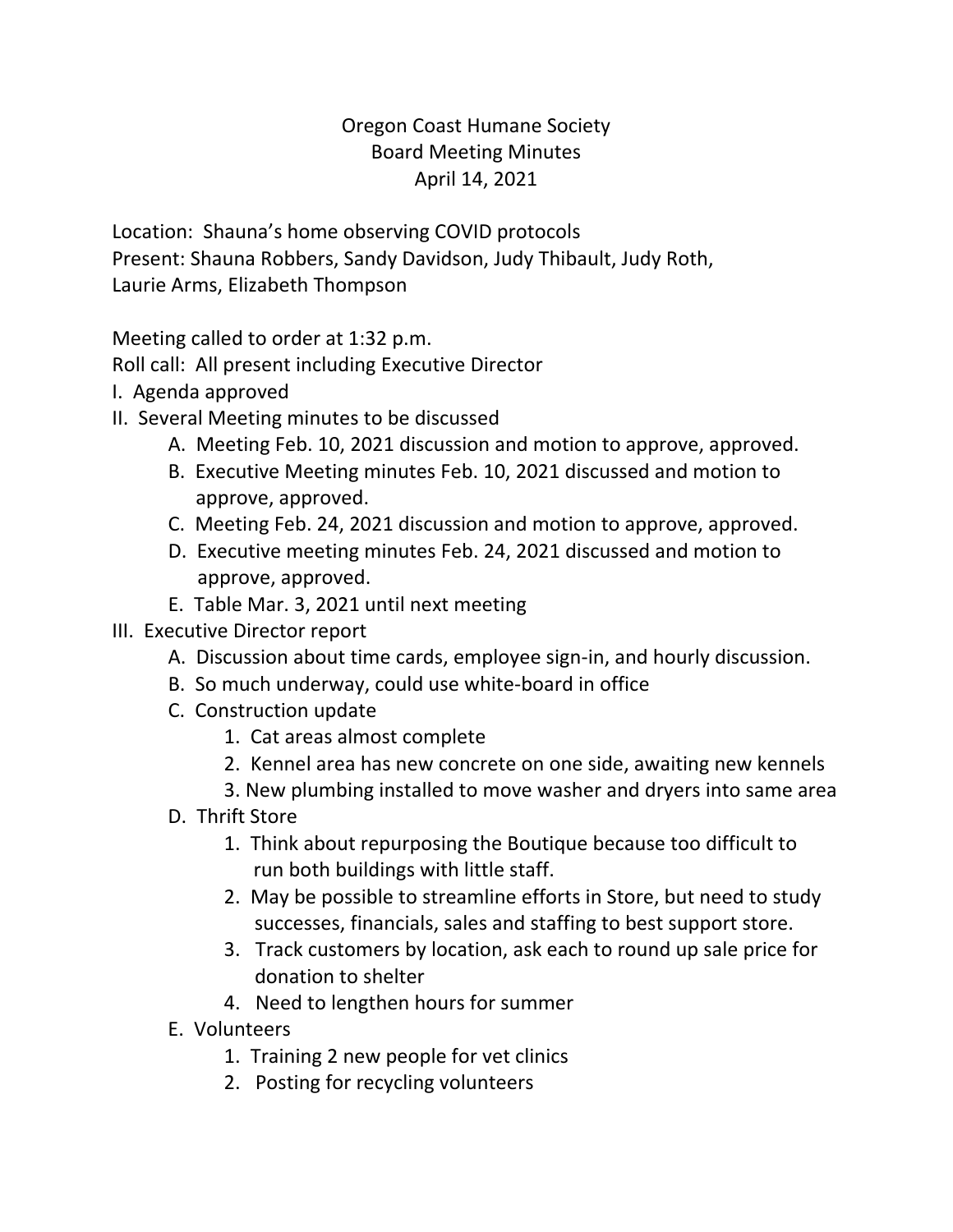Oregon Coast Humane Society Board Meeting Minutes April 14, 2021 (cont.)

(Volunteers continued)

- 3. Jerry is setting up bottle drop building and bags
- 4. Thrift store volunteers are a priority
- F. Personnel/Policies & Procedures
	- 1. Concern regarding culture around donations. Need policies and procedures in place to follow
		- a. Donated meds need to be inventoried, locked up & logged
		- b. System for Food donated needs to be tightened up.
	- 2. New payroll plan has begun, paychecks every two weeks

Move to Executive Session at 2:23

Return from Executive Session at 2:42

- G. Social media, You Tube, website, animal descriptions
	- 1. Many typographical errors. Please send to ED as soon as we catch them
	- 2. For credibility, we need to recheck print matter.
- H. Bequest, Grants, Capital Campaigns
	- 1. E.D. has begun a mentorship to help her build relationships with donors, learn their motivation for supporting OCHS
	- 2. Ready to begin planning the capital campaign for Phase 2 of remodel when longer lease is secured.
- I. Employee Health Insurance on hold right now. Only 3 have desire
- J. Vet search
	- 1. Until vet clinic is enlarged, we cannot hire full time vet, but we can hire vets for one or two days a week.
	- 2. Sent letters out to 40 vet offices,
	- 3. Vet school would like to support OCHS during microchip clinic
	- 4. Doc M has responded and will meet with ED
- K. Website
	- 1. Uplink Spyder has done nothing because waiting on S. Stewart to create content
	- 2. Ask them to stop work on logo
	- 3. Our ED will create our own content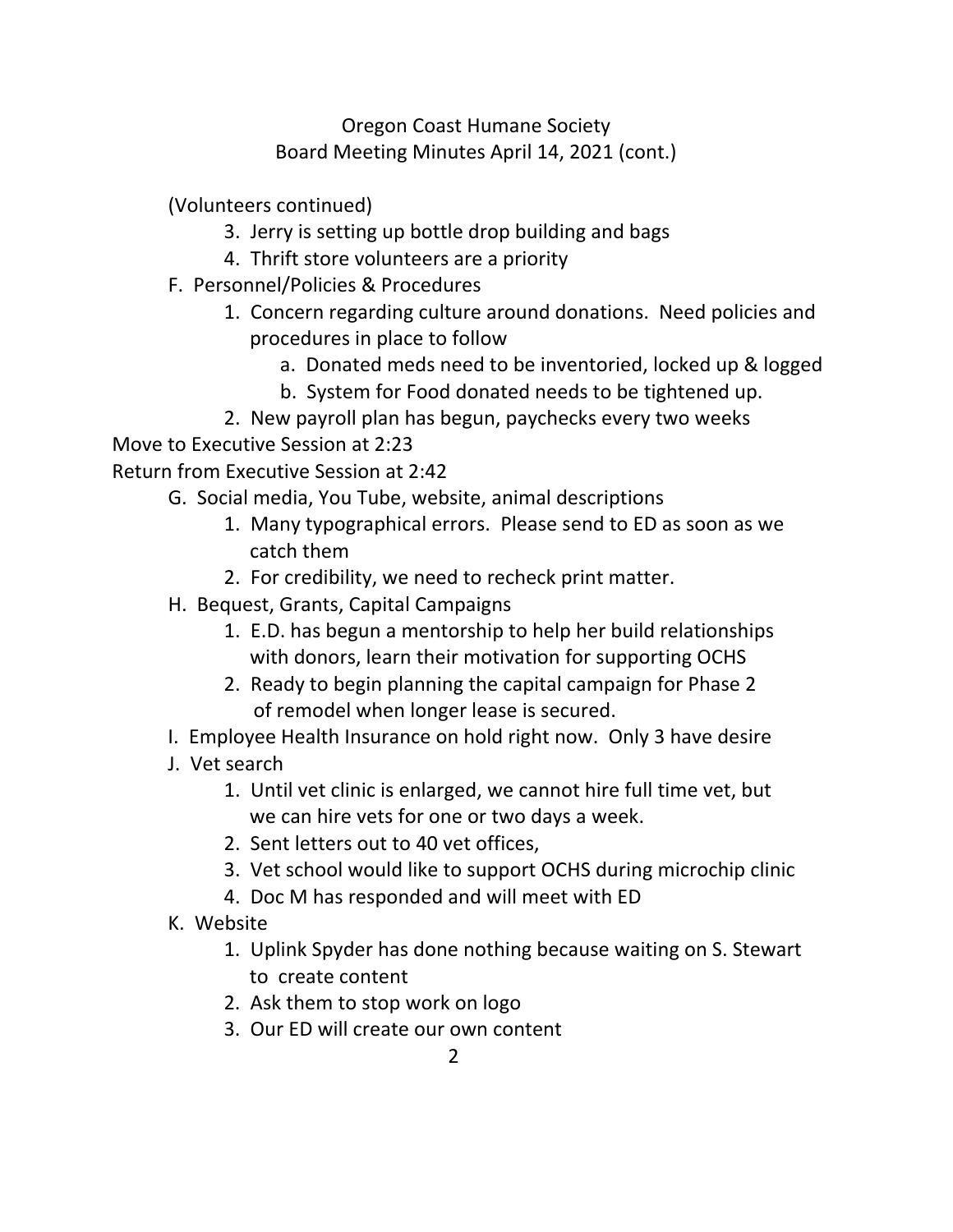## Oregon Coast Humane Society Board Meeting April 14, 2021. (cont.)

Executive Director report cont. K. 4

- 4. Car EZ not enough return, ie; \$19/car, \$57/running car
	- a. Take off website, but leave our name with Car EZ
- 5. Oregon Saves
	- a. All staff is listed and can sign up
- 6. Microchip clinic and bottle drive.
	- a. Bottle returns are continuing on ongoing basis, we are accepting bottles and cans—no event now
	- b. No microchip clinic now, no vet
	- c. "Microchip your animal month" May, do it at Thrift Store
- 7. Volunteer of the Year
	- a. Plaques are ready for 2 Volunteers of the Year, one for Shelter and one for Thrift Store
	- b. Give gift certificates since can't do event
- 8. Do some kind of artwork on the painted dogs at Thrift Store
	- a. Thrift Store is Art Walk's last stop
	- b. Postcards or note cards packed for sale
		- 1. ED will get good photos done

## IV. President's report

- A. Garage building at Thrift Store
	- 1. Great House Design, John Webb to look at plans
	- 2. New garage would be used for furniture sales
	- 3. OCHS could loan OCHS funds for the building, to be repaid in contract
		- a. Close out annex and possibly reduce storage spaces.
	- 4. We must remove the container behind Thrift Store
	- 5. Could rent out the Boutique house, needs electrical work a. How is it zoned? Water bill is residential, sewer?
- B. Keenan estate attorney turned in paperwork, \$75k previously received for building account.
- C. Uplink Spyder website wants to train to use. Contract will be sent upon receipt of content. We are paying \$1,000/month, paid in full at \$6,000
- D. Thrift Store looks great
	- 1. Leo's Landscaping work is wonderful (3)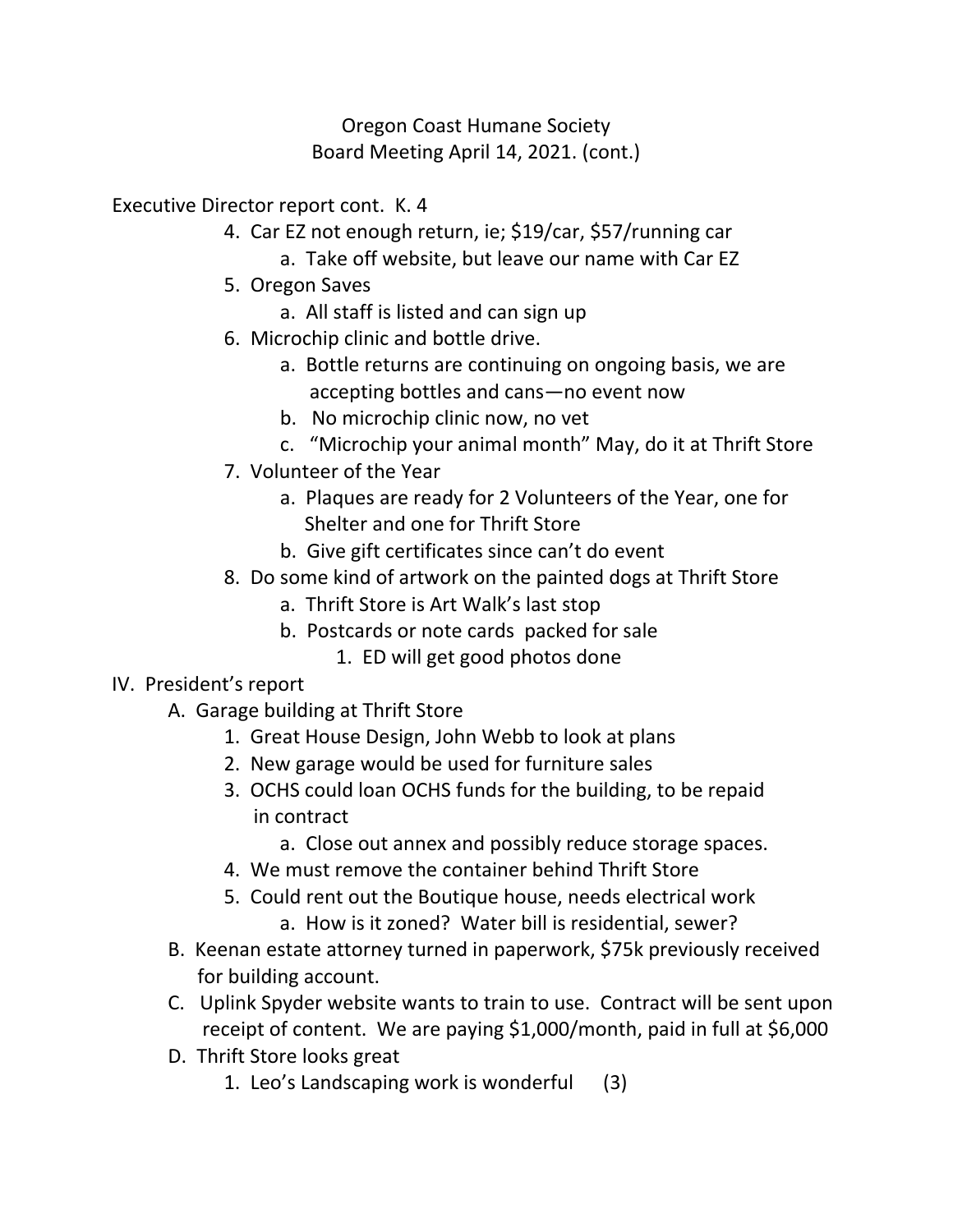Oregon Coast Humane Society Board Meeting Minutes. April 14, 2021 cont.

- E. Business Memberships
	- 1. \$2,500/Lifetime. Currently no way to track these
		- a. Consistent follow through for all members
- F. Giant Spruce tree
	- 1. Problems with cutting tree down because of roots
- G. Have no nominations so far for Board positions
	- 1. Board can ask/appoint members to sit for a year.
- V. Vice President's report
	- A. Internal Audit is ready to be done
	- B. Checked with DHS and Easter Seals
	- C. Receptionist possible paid position
		- 1. We need to watch the money, no more "Better with a Buddy"
		- 2. Case by case, ie; Senior-for-Senior, good stewards of money
- VI. Treasurer's report. Proposed Budget presented
	- A. Personnel costs
	- B. Proposed Increase payment for Vet
		- 1. Motion to increase payment to Dr Schaad from \$50/hr to \$575/day, retroactive from first of April, to cover clinic. Seconded, discussion followed, motion passed unanimously.
	- C. Uplink Spyder contract
	- D. Training funds
	- E. Building Contract
		- 1. Motion to transfer funds of \$425,000 from operational Savings acct.to Reserve acct. Discussion followed, motion seconded and passed unanimously.
	- F. Lease negotiations
		- 1. Did walk-about the property last week with DPW supervisor and explained our plans
	- G. Contracted with Holloway Assoc to do the 990 and CT12, costs \$995
	- H. Met with WLOG about renovations and disaster planning review
		- 1. Will move container from Thrift Store to shelter to store disaster supplies